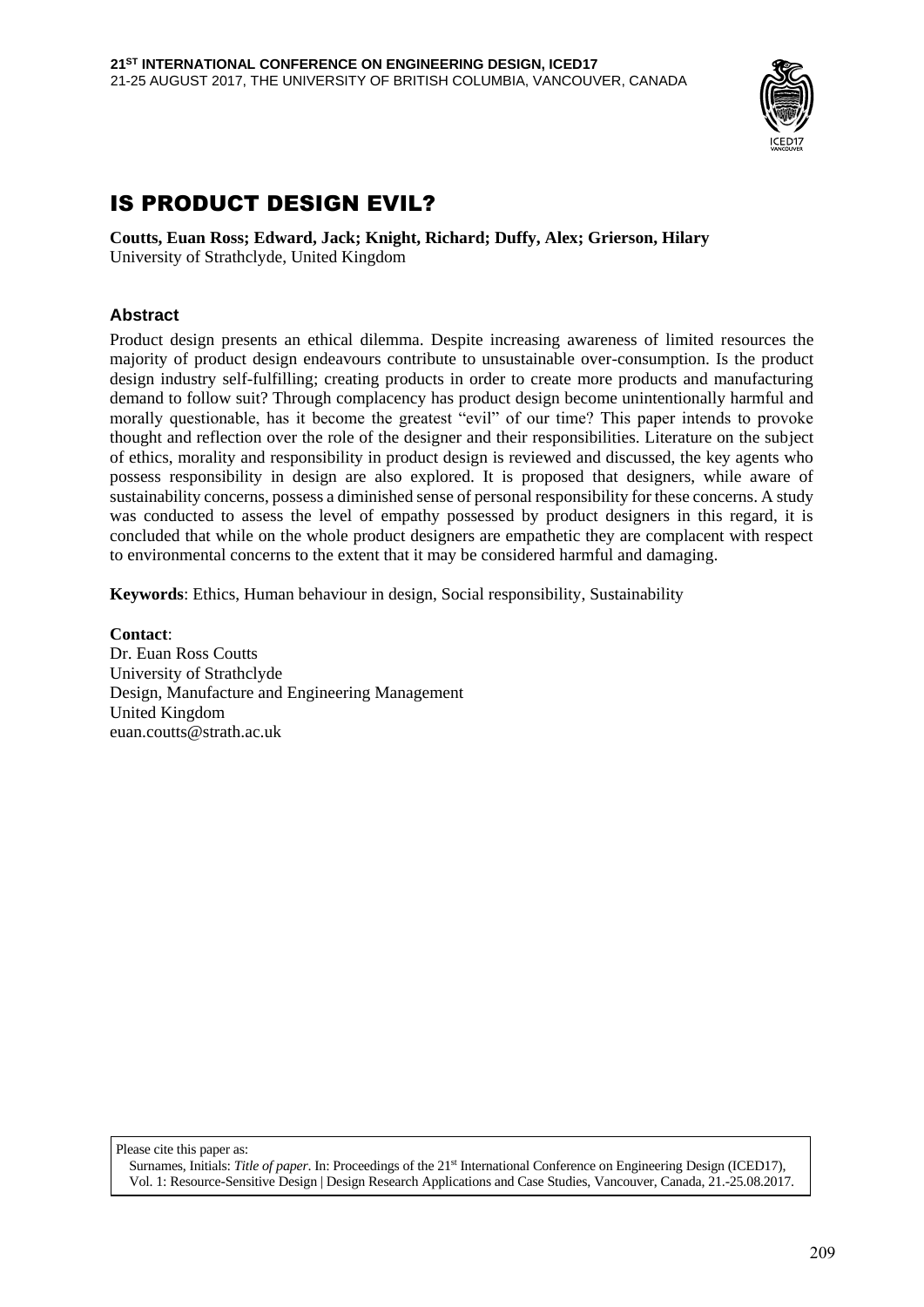# 1 INTRODUCTION

"There are professions more harmful than industrial design, but only very few… by creating the tawdry idiocies hawked by advertisers… designers have become a dangerous breed. And the skills needed in these activities are carefully taught to young people." - Papanek V. (1985).

Viktor Papanek's book "Design for the real world", which wasn't published for many years due to its controversial nature, is a scathing indictment of design. The book explores not only the environmental consequences of wanton and irresponsible design but also the social, political and economic implications.

Product design creates an ethical dilemma. Despite increasing awareness, or at the very least increasing debate, of diminishing natural resources and alterations in the global climate (UNEP, 2012; ISDR, 2011; Marcott et al., 2013) there remains a lack of culpable responsibility in the field. Keirl (2015) raises the point that "real sustainable change seems as elusive as ever".

Is the product design industry self-fulfilling; creating products in order to create more products and manufacturing demand? With each new product evolution comes the need to create more demand, more fervour for products. Steve Jobs famously decreed to Business Week that "people don't know what they want until you show it to them". At best a mischievous comment about customers not understanding their own needs but at worst a maxim for design at all costs; even if people don't want or need a product, the product will be created and the want manufactured. Are designers guilty of engineering want? Has design lost its way, fallen out of touch with what people need, become a self-fulfilling exercise, to the detriment of our societies, economies, environment and well being? As such is product design the greatest "evil" of our time?

This paper intends to provoke thought and reflection over the role of designers, and their approaches to their products. In order to characterise the nature of the contemporary product design industry a review was conducted on various related subjects within this field; sustainability, ethical conduct in product design and who is responsible for such ethical conduct. The paper then further explores the current concerns and attitudes of the present generation of product designers by means of a survey based experiment concerned with characterising the level of empathy or responsibility product designers experience.

### 2 SUSTAINABILITY

'Sustainability' is a word that evokes conflicting opinions and conflicting definitions. Sustainability is often only associated with the environment. However, it also encompasses ecological, societal and economic factors, referred to as the Triple Bottom Line (TBL) by Elkington (2004). Chick and Micklethwaite (2011) interpret these areas as three concentric circles to be considered in a sustainable undertaking; environment, society and economy. Within these circles the economy is included within society, whilst the environment is the context for both society and the economy. This interpretation identifies the importance of viewing the environment as the context in which society and the economy are influenced – if the environment is not protected, societal and economic factors will not be able to survive independently. This further suggests that the improvement of economic factors does not necessarily correlate with the improvement of environmental or ecological factors.

'Sustainable development is development that meets the needs of the present without compromising the ability of future generations to meet their own needs,' (Brundtland, 1987). While this often cited statement provides a general summary of sustainable development it does not provide prescriptive guidance on how this can be achieved. The unsustainable consumption of resources for economic purposes ultimately compromises the needs of future generations. In order to avoid or mitigate such consequences a conscious move towards sustainable development must be made, but who or what is accountable for ensuring such steps?

# 3 ETHICS, MORALITY AND RESPONSIBILITY

'Ethics' is considered as a societal approach to right and wrong, defined by Keirl (2015) as "a collaborative effort towards co-existence". 'Societal' in this setting does not refer explicitly to the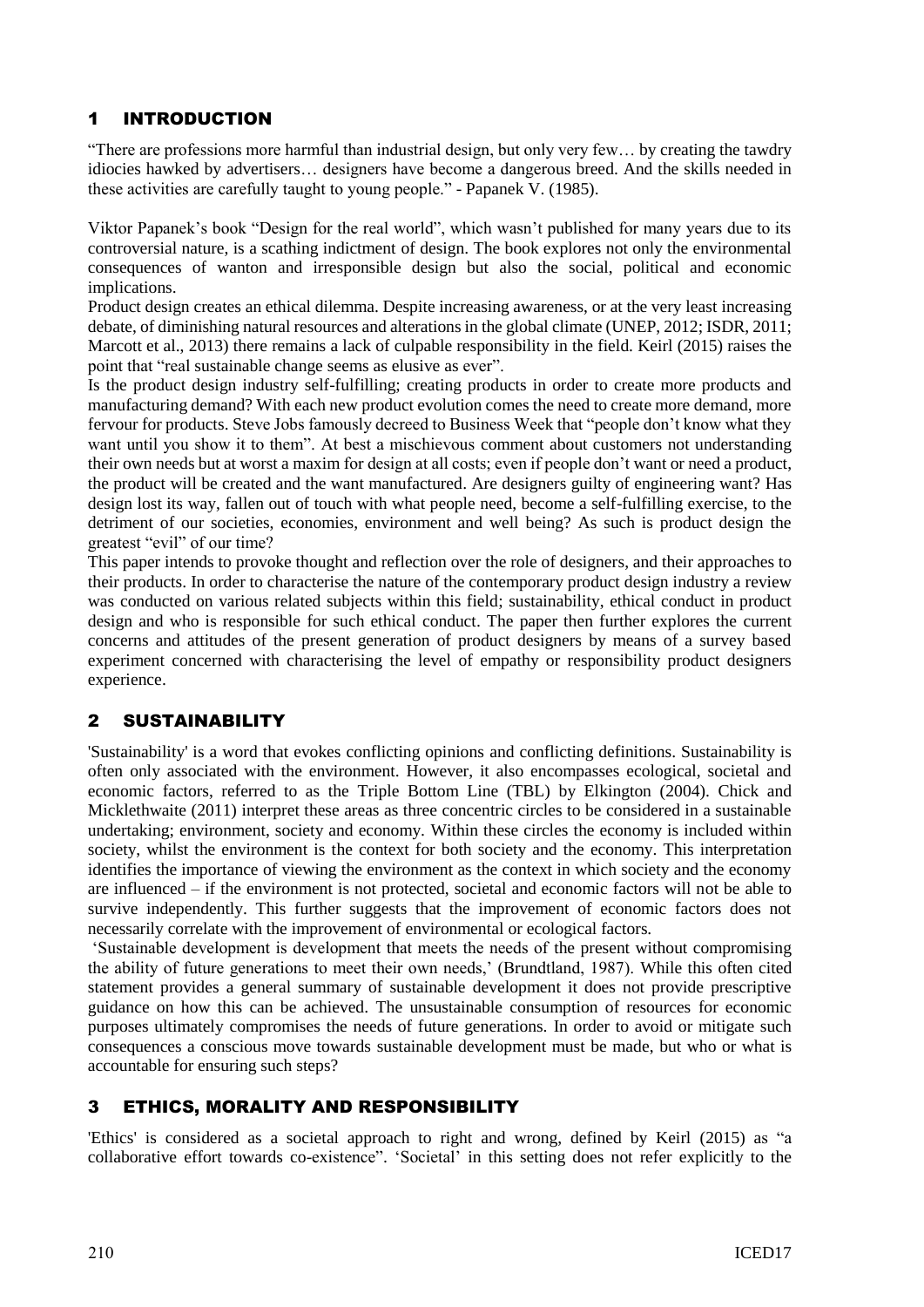geographical society of a city or area; it can be countries, continents or planets as well as professions or organisations (Meffert, 2009), accordingly ethics can be defined by a group.

Looking at ethics regarding technology, Grunwald (2013) states that technology is not independent of the societal dimension, it is morally relevant and should be included in the design process. This sentiment is shared by Von Schomberg (2014) who states that ethics should not be a constraint on innovation and advancement, including ethics in the design process can lead to greater acceptance of designs and technologies. Traditionally ethics were guidelines of best practice, often resulting in a 'Code of Conduct' or 'Standards'. However, they are developing to include consideration of responsibility to society and environment (Wilms, 2013).

'Responsibility' is an everyday word that needs to be defined in terms of technology and product design (Grunwald, 2013). Responsibility evokes notions of an individual or a group's moral duty to do something. When referring to moral duty, this refers to the ethical right to make decisions that will result in beneficial consequences. Where ethics are societal, morals are seen as the approach to right and wrong by an individual.

In the context of sustainability, responsibility is therefore directly linked with the expectations an individual or a group holds to better sustainable development. These expectations will be based on the potential impact an individual or a group could make to progressing sustainable development. In a PhD thesis on the responsibility of product designers, Birkett (2010) identifies 3 levels of responsibility:

- 1. Minimalist View: Designer does the minimum amount to meet standards set by relevant bodies.
- 2. Reasonable care: Designer assumes roles of consumer/someone potentially at harm regarding their design.
- 3. Good works: Designer goes 'above and beyond the call of duty' in taking responsibility to prevent negative outcomes.

The argument is that product designers should look to achieve level 3, taking complete responsibility for their designs and ensuring no harm. Pesch (2014) suggests it is a 'societal responsibility to develop and implement technologies that do not consume non-renewables or create large scale damage.' A sentiment shared by Esslinger (2011) suggesting the promotion of "socially and environmentally responsive innovation". Is this the current stance of the product design industry? Who possesses such responsibilities, or lack thereof?

#### 4 PRODUCTS AND AGENTS

What effect do products themselves have upon the world? Verbeek (2011) details that while products have function, they do not have beliefs and that the outcomes of a product are defined by the product designer. The product designer is considered to be an agent in this context. Agents have the ability to act and affect a situation or activity, either as an individual or group. Importantly such agents may act guided by their personal or collective ethics, morality and responsibility. Verbeek (2011) argues that while products cannot make moral or immoral decisions, they can have morality as they mediate human behaviour. A product can determine how someone should act when interacting with it. A speed bump is an example he often cites. It beneficially alters someone's behaviour. Whilst a product can be used for an action other that which it was intended for, the morality of a product is created by the designer.

Industry has produced sustainable products in the past. During the Second World War, the bottom line wasn't simply profit; industry designed products to meet the needs of people. Papanek (1972) claims this kind of design (design-in-use rather than design-in-sales) is 'honest design' – war time limitations forced designers to design products for the industry that were as durable, re-usable and cheap as possible. However, following the war, 'honest design' declined. Papanek (1972) cites the example of the postwar release of the ballpoint pen, which was desirable despite being expensive and inefficient, but was seen as a status symbol of being 'post-war'; a telling example of industry designing to exploit the consumer.

In the pursuit of profitability design in industry can often result in unsustainable products. Planned obsolescence is when a product is designed to be purposefully discarded or replaced after a predetermined amount of time, on a physical or technical basis (Guiltinan, 2008). It may break or become unfit for repair earlier than required. Equally it may become obsolete when superseded by a newer version. The practice of intentional planned obsolescence originated as a means of addressing a stilted economy during the Great Depression (Cooper, 2010). By designing products to be replaced earlier than required, more products were sold accelerating the generation of profit and in turn fuelling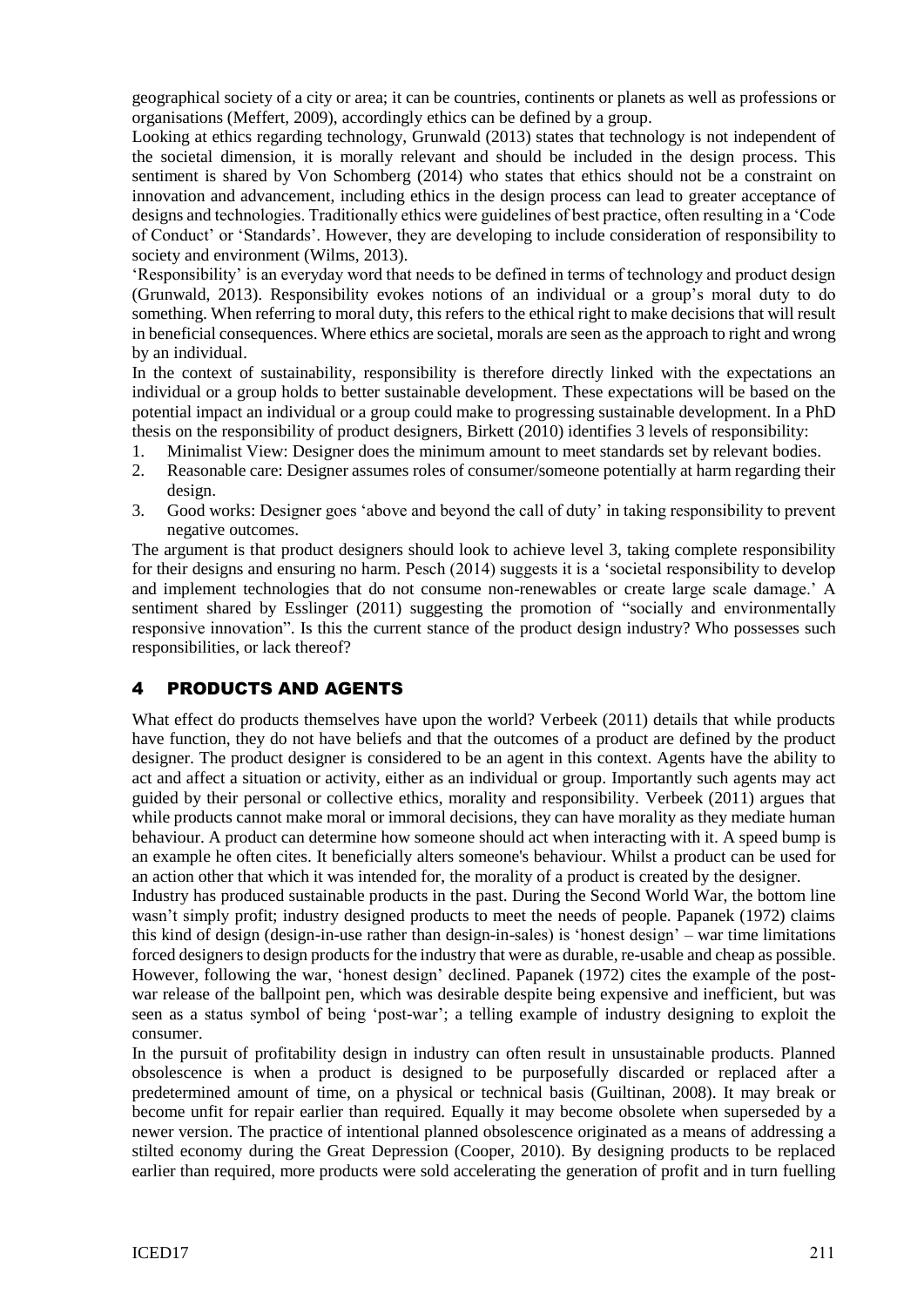the economy. Following the recession however, planned obsolescence continued to be employed by companies. This has influenced the creation of the 'throwaway society' of today (Cooper, 2010; Slade, 2006) generating unprecedented amounts of waste. Indeed, Slade (2006) asserts that the global economy is based on planned obsolescence. Companies claim that planned obsolescence is justifiable, as it is a result of consumer demand (Wieser, 2016). Cooper (2010) believes that the responsibility to change this economic system is shared between the consumer, the government and industry. Planned obsolescence is a direct consequence of design. However, were the demand for planned obsolescence reduced, then perhaps the demand for sustainable design could be increased.

It therefore appears that products can cause harm through an agent, either in the execution of their design or their use. It was previously mentioned that responsibility, in the context of sustainability, is linked with the expectations an individual or a group holds to improve sustainable development. Four main categories of agents considered most relevant to this discussion and their influence on sustainable development are; industry, the consumer, governmental organisations and the designer.

#### **4.1 Industry**

In this paper, 'industry' is a term for a company or enterprise seeking to make profit through selling manufactured goods to a consumer; legislated by the social and economic powers of governments operating free market principles. Companies generally operate with a principle goal overriding every other: profit. However a great many organisations in recent years have made attempts to reconcile their profit making operations with growing ethical concerns. Corporate Social Responsibility (CSR) is a term that emerged in the 1990s as a result of the increasing popularity of environmentalism; a resultant lack of the consumer's trust in industry (Carrasco, 2007); and, a rise in prominence of anti-Capitalist and anti-globalisation attitudes (Eschle and Maiguascha, 2005). Many believe that CSR should be integrated into a company's practices, rather than being 'bolted on'. It has also been proposed that companies could work in partnership to define CSR legislation (Morrison, 2012). Bakan (2004) believes that CSR can be dangerous when companies merely wish to be regarded as sustainable, rather than actually being sustainable. CSR is a means for industry to recognise the responsibilities they have towards society. However, given that it is voluntary, and that companies themselves define what they deem socially responsible, it does not necessarily drive sustainable development. Archie Carroll's (1991) famously cited 'Pyramid of Corporate Social Responsibility' portrays industry's views on CSR. In the pyramid, the economic responsibility of "be profitable" is the foundation progressing incrementally to legal, ethical and finally philanthropic responsibilities. This argument falls short, however, when companies affect non-economic aspects of life through the pursuit of profit (Thielemann, 2000). This can be deduced from Carroll's pyramid, which suggests that even the law can be transcended in pursuit of the bottom line, such activity could be considered irresponsible or harmful.

### **4.2 The Consumer**

Here 'the consumer' refers to a term for the individual, or group of individuals, who purchase products or goods for use. Product design is directly influenced by the demands of the consumer. Many consumers now wish to purchase ethically. However, a significant number do not actually purchase according to this attitude; a phenomenon referred to as the "ethical consumption gap". A study in 2012 reported that 30% of UK consumers had ethical purchasing intentions. When the consumer actually came to buy a product, however, only 4% actually purchased ethically (Davies et al., 2012). There are various reasons for this. Carrington et al. (2015) state the consumer's willingness to consume ethically dissipates when actually faced with purchasing decisions due to expense or manipulation. Carrington et al. (2015) go on to quote Smith (1987) to relate how independent the consumer is to make his/her own purchasing decisions: "consumers are not really sovereign under capitalism; they only think they are. Marketing fosters this belief." This suggests that although consumers may want to make ethical purchasing decisions, they are psychologically manipulated into purchasing products they do not need, through advertising and planned obsolescence (Guiltinan, 2008; Papanek, 1972; Malachowski, 2001). Lunds et al. (2015) further believe that consumers would purchase and consume responsibly if sustainable products did not sacrifice functional features for social and environmental ones. Given the ethical consumption gap, and the argument that industry controls the malleable mind of the consumer (the illusion of consumer sovereignty), it could be argued that the consumer does not have a responsibility to drive the progress of sustainable development.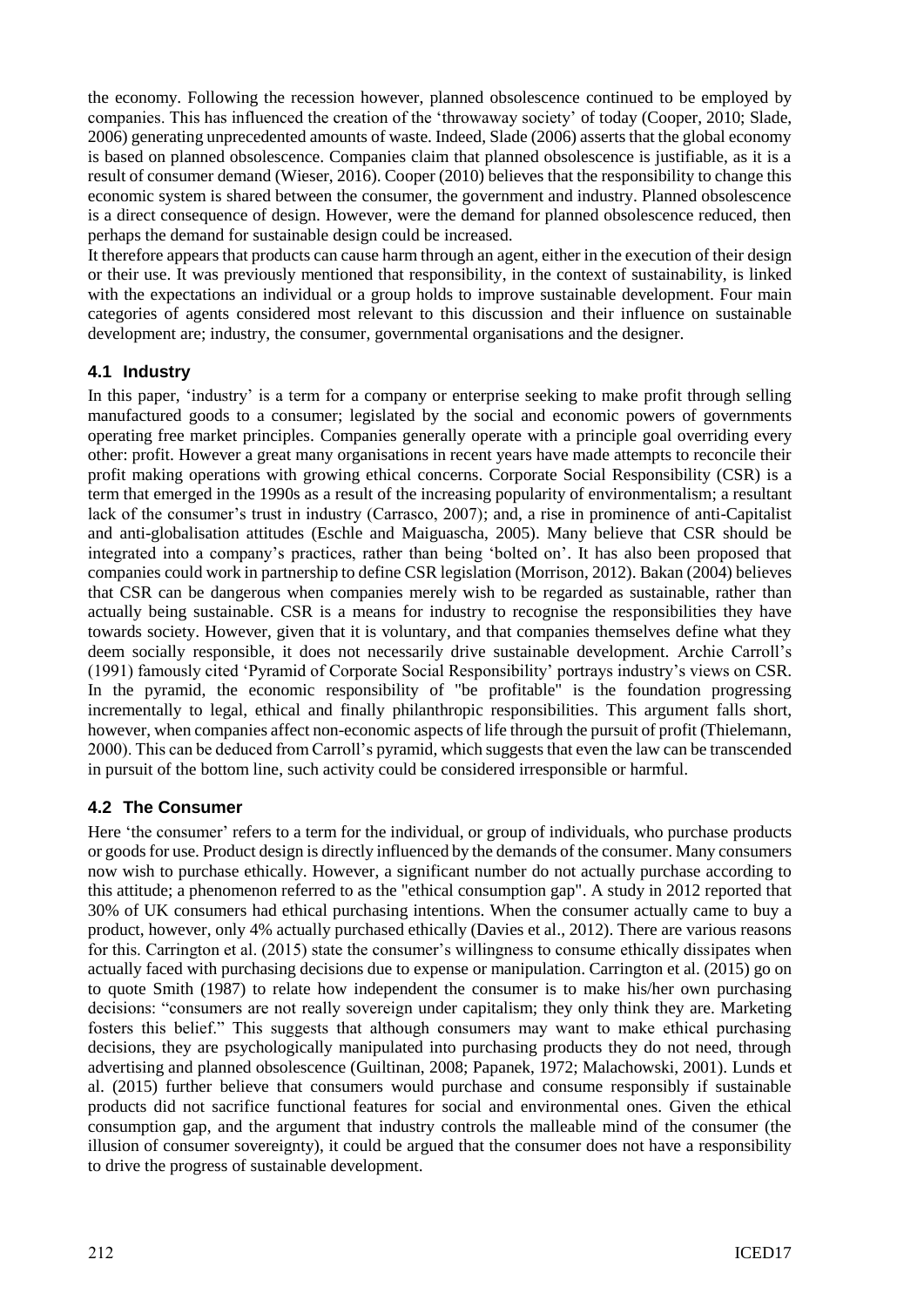#### **4.3 Government**

In this paper 'Government' is a term for the people responsible for legislating and administrating corporate trade within the boundaries of their powers and market principles. While industry's main regulator is the market within which it operates, governments may also regulate their undertakings. According to Knudsen et al., (2015), there are four types of regulatory policy that governments are able to implement: Endorse, Facilitate, Partner and Mandate. The most influential of which is mandating a company's operations and outputs. It is possible that mandating companies would create a significant change in the output of industry; however, this may not be reasonable to expect. If a government enforces a political policy controlling the output of a company, at what point does the industry become fully state controlled? This could fall in line with the ideals of the extreme left and right of the political spectrum. Consumerism may be damaging to the environment; however, it still represents the basic human right of freedom of choice. Thus it could be argued that the responsibility of the government is not to take control of industrial output. Consumer sovereignty, or freedom of choice, could however be regarded as an illusory concept, as previously discussed.

### **4.4 The Designer**

'The designer' is a term for those who create and make i.e. designers in mass manufacturing, an individual designer, an editor of high-end goods, a craftsperson, or a student designer (Lerrberg et al., 2010). Papanek (1985) believes that the designer is responsible for addressing society's needs. He states designers should be responsible for preventing design's misuse as "an ego trip for the rich and a profit trip for industry".

In the context of sustainability and designers' responsibilities, the concept of good, or 'honest', design has been mentioned in section 4. Design should be inherently sustainable, without function and cost being affected (Chick and Micklethwaite, 2011; Szenasy, 2012). Generally sustainability is currently regarded by the designer within the context of design. According to Fletcher and Dewberry (2002) designers should make the shift to integrate design within the context of sustainability. This perspective also promotes sustainability as an ethos, rather than as an add-on to design (Pritchard, 2013); in short a change of perspective is required. "Design thinking", which promotes the idea of utilising reflection and innovation to resolve sustainable development issues (Brown and Katz, 2011) enacted through "Design activism" (Chick and Micklethwaite, 2011) may also be a valid approach to progressing such an agenda. Design for sustainability (DfS), a process consisting of tools and sets of guidelines which designers can use to create more sustainable designs, may also be implemented (Spangenberg et al., 2010). Such approaches can be considered attempts to promote a responsible attitude towards design. It could be argued that a designer who implements these fundamentals into his/her designs, has a responsible attitude with respect to the evolution of sustainable design.

However this may be limited by the designer's "aesthetic space", a term that describes a designer's constraints on a project that are influenced by the context that they are working within (Lerrberg et al., 2010). The designer does not have complete control of the constraints he/she is working within. Arguably, the most restrictive aesthetic space for a designer is industry. Papanek (1985) states designers are used as 'tools in the hands of industry'. Spangenberg et al. (2010) admit that designers have limited power in industry, comparing the designer's role to 'useful dwarfs of marketing'. The designer is often restricted by company or client specifications. In these cases, it is the company or the client that decides whether the product is sustainable or unsustainable; the designer is merely a tool to realise the end product.

# 5 IN THE ABSENCE OF RESPONSIBILITY, IS PRODUCT DESIGN EVIL?

Whilst the remit of responsibility in product design and where it lies is the subject of debate and further investigation, this work is curious about characterising the current sense of responsibility and moral consequences of current product design practices, or lack thereof. In the absence of morality and ethics in sustainable product design, is product design a force for wrongdoing more so than good, is product design infact a destructive force, is it evil?

Defining evil is problematic and is the subject of several philosophical papers. Joel Feinberg (2003) suggested that there are four criteria to be met that define an action as evil. Evil should be an act of wrongdoing, undertaken by a moral agent, causing considerable harm to a victim and be incomprehensible to an onlooker. However, there are different views; Luke Russell (2007) discusses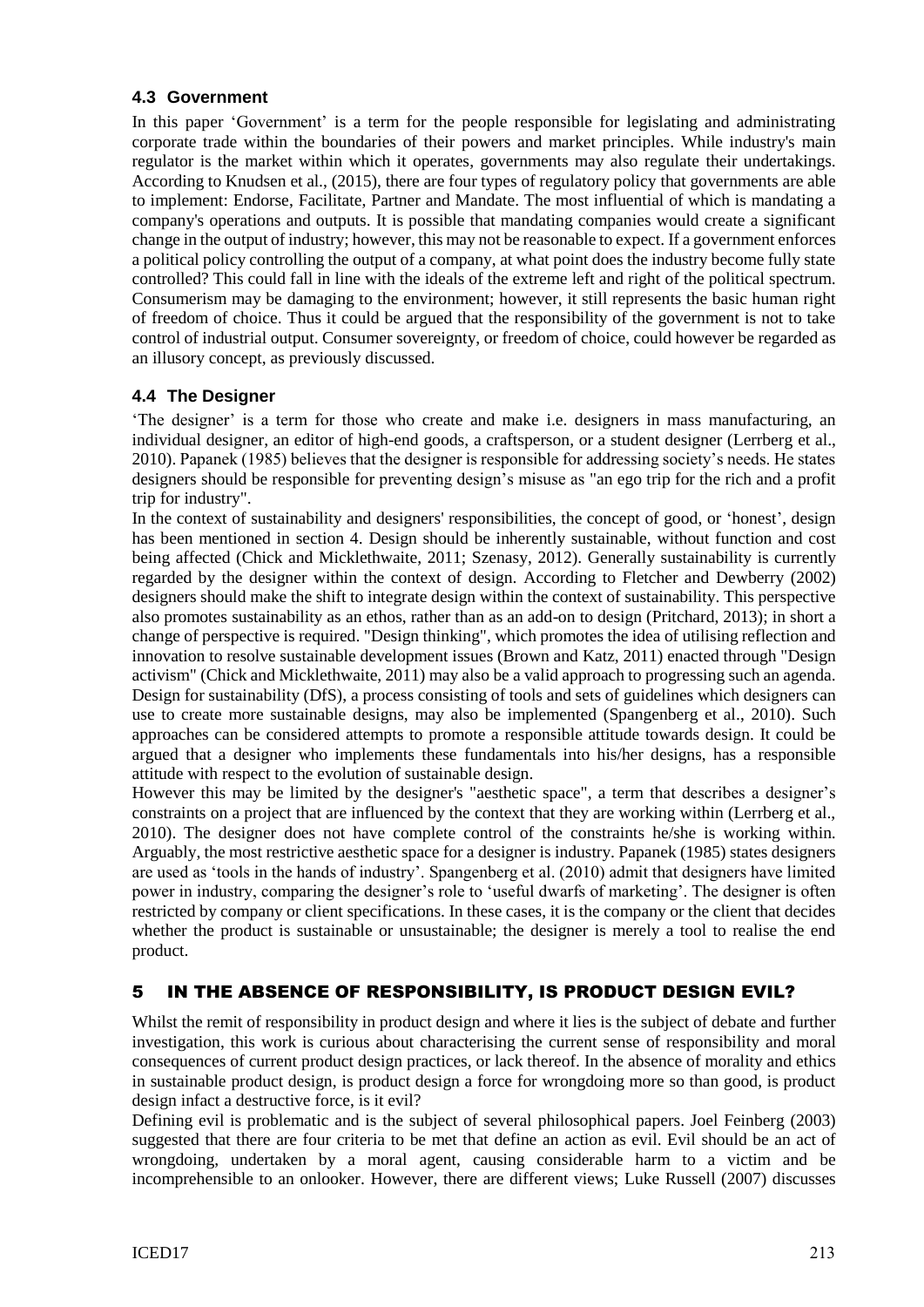'evil sceptics' – those who do not believe in evil. According to Baron-Cohen (2011) the concept of evil has no explanation when examined and instead proposes the term evil be considered in terms of empathy. Baron-Cohen developed a tool referred to as the Empathy Quotient (EQ). This is a series of statements where participants record their agreement or disagreement, with each response being allocated a score, providing the benefit of a measurable metric. Baron-Cohen suggests that at the bottom of the scoring spectrum, low empathy, is where evil lies. He proposes that when people are solely focused on the pursuit of their own interests, they possess a lack of empathy and through their inaction have the potential to perpetrate evil. Do designers fall into this category? Through their lack of concern and empathy for sustainability and sustainable concerns are they unknowingly morally blameworthy? Card (2002) argues that often people who commit acts of evil are not malicious but in fact "inexcusably reckless, callously indifferent, amazingly unscrupulous". It would not be the first time a normalisation or disassociation from ones responsibilities could be considered such (Arendt, 1976).

The prioritising of one's self can lead to lack of empathy and evil by both of these definitions. It could be suggested that lack of empathy and evil are synonymous. At this point it is appropriate that focus is placed on the overlap of the topics of product design and evil. It is proposed that designers, while aware of sustainability concerns, will possess a diminished sense of personal responsibility for these concerns. A study, using an adaptation of Baron-Cohen's (2011) Empathy Quotient (EQ) test will be undertaken to assess the level of empathy possessed by product designers.

#### **5.1 Experiment**

It was considered that the EQ test could provide a suitable means of determining the level of empathy or consideration for sustainability and general morality possessed by product designers. The sample population for the experiment was students and recent graduate product designers (77 participants in total). A revision of the EQ test adapted specifically for the area of product design was developed. The result is a 30 statement questionnaire, divided into 4 categories, demonstrated in a summarised table shown in Appendix I, which was distributed by means of an online questionnaire. Each participant was asked to record how strongly he/she agreed or disagreed with a number of statements–using a 4-point scale (strongly disagree, slightly disagree, slightly agree, strongly agree). The EQ test score is interpreted as a percentage, with 100% indicating complete empathy and 0% indicating a complete absence of empathy.

### **5.2 Results**

The results from 77 participants are displayed in Figures 1 and 2 below.



*Figure 1. Frequency of responses by 10% increments (left) and Baron-Cohen ranges (right)*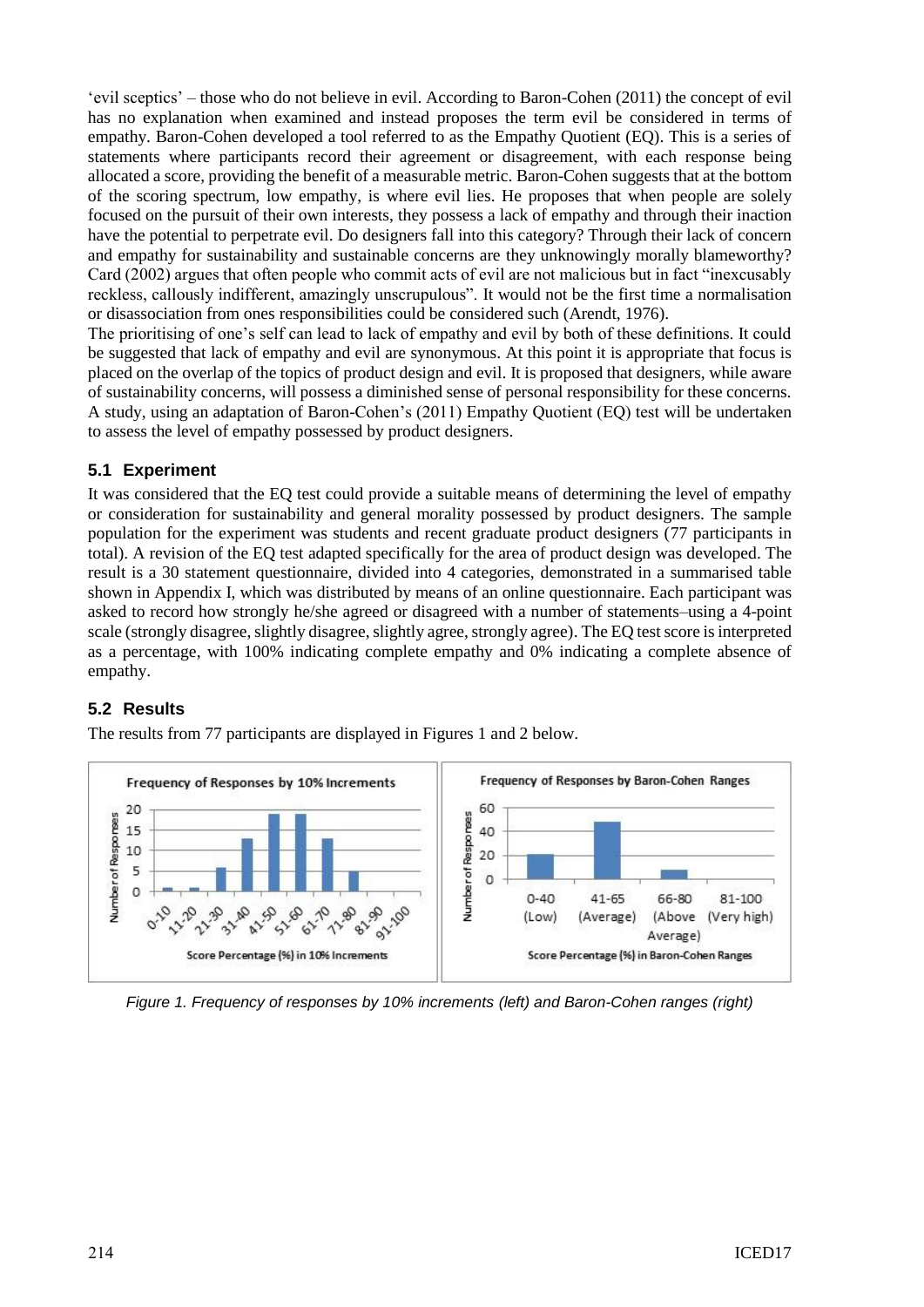

*Figure 2. Average percentages responses by category*

There is a distinct bell curve when viewing responses to all questions as shown in Figure 1(left). The average score is 49.48% and the standard deviation (SD) is 14.53. There is a considerable spread of results, from 8.33-78.33% but as Figure 1 shows, there are clusters of around the 40-60% range.

Figure 1 (right) shows the same responses but broken into the empathy ranges defined and outlined by Baron-Cohen – 'Low' (0-40%), 'Average' (41-65%), 'Above Average' (66-80%) and 'Very High' (81- 100%). The results show that, as Baron-Cohen suggests, the majority of participants (49) fall into the 'Average' range. However, over a quarter of participants (21) fall into the 'Low' range associated with a lack of empathy and evil.

Figure 2 shows the average score percentages broken into the question set category. Interestingly the environmental question set achieved the lowest score; Self-interest (56.4%), Environment (37.01%), Responsibility (52.78%) and Morals (49.49%).

# 6 DISCUSSION

The results indicate that environmental issues do not register high in the priorities of most student product designers. The environmental category falls within the low range associated with a lack of empathy and evil. The highest scoring category is self-interest, meaning their views in relation to team mates and peers are positive. The data suggesting that participants are sociable and empathic towards their peers and colleagues is perhaps unsurprising given the career stage of participants. While the averages suggest that product design students on the whole are empathetic to the concerns discussed in the paper, it raises questions about what may be considered an acceptable level of empathy. It could perhaps be argued that an average score of 49.48% in the experiment may not be sufficient, as this could perhaps be interpreted as empathetic ambivalence, indicating in no clear way if participants possess an overall sense of empathy or lack thereof. Would this perhaps indicate that their personal ethics, morals and responsibilities are adaptable, as to whether or not this would be a benefit or detriment would depend upon the context. It is also notable that more participants fell into the 'low' range than the 'above average' range, indicating a greater predisposition towards a lack of empathy. This is especially true for the environmentally orientated question category and particularly concerning when considering the length of time the profession has been aware of various environmental concerns. Using student participants there is cause to suggest that education may be a considerable source of the problem. Knowing an issue lies here provides the foundation for further research in determining the problem and planning to address the morals and ethics of product designers at a 'grass roots' level. The research suggests that product design students may be partly involved in the lack of progress regarding sustainable change. It seems rational to suggest that a problem may also lie in the education of these students. Stables (2012) discusses a 'teach to test' mind-set where students are taught enough in order for them to pass the outcomes set before them rather than developing a personal set of responsibilities. This 'box checking' mentality is also apparent in students according to Birkett (2010). Undertaking this research appears to highlight that students do not feel a sense of responsibility regarding the environmental impact of the profession, and in a more general sense appear to be more inclined toward a lack of empathy. In highlighting these issues steps may perhaps be taken to address them.

Lerrberg et al. (2010) state that responsible design is an attitude towards the role of the designer for sustainable development. A responsible designer should take concerns of sustainable design into account when designing, regardless of the aesthetic space they are working within. Even if the designer is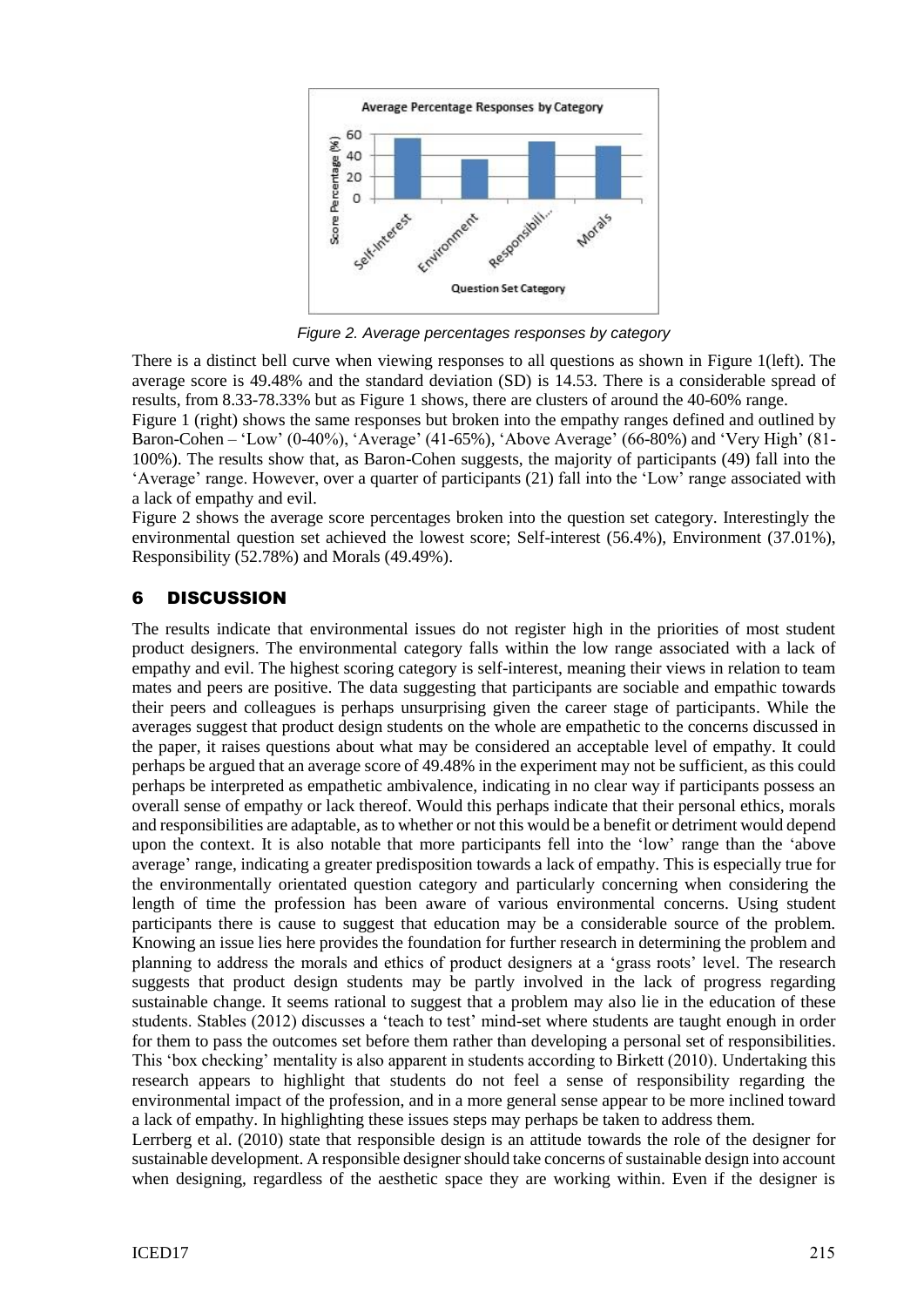prevented from creating a sustainable design, they should still possess an underlying attitude towards driving the progress of sustainable development. The designer must not be naive to the reality that in most cases the goal of design in industry is to generate a profit. Equally though the goal of generating profit should not impact on the designer's attitude towards design.

## 7 CONCLUSIONS AND RECOMMENDATIONS FOR FUTURE WORK

The purpose of this paper was to take a slightly different view to the concerns of sustainability and provoke discussion. Further work in the area would be beneficial to build upon and investigate some of the ideas presented. The adapted Baron-Cohen EQ test could be refined; as mentioned the experiment had a series of statements which were worded so that the participant was dealing with two degrees of severity, 'slightly' and 'strongly' which could evoke some unconscious preferences. The questionnaire did not consider the work experience of the participants. It would be interesting to investigate this at various career stages. The questionnaire expects participants to be honest, however, there is no way to ensure an answer is true or not, whether unintentional or deliberate. A person may believe they have answered truthfully, however, their actions in a practical setting may differ to their response. Another form of unintentional deception may be personal delusion through short term thinking. It would also be interesting to investigate other agents in addition to designers themselves.

Lastly participants had no means of justifying why they selected their response. A semi-structured interview upon completing the questionnaire may have provided more insight into a participant's rationale regarding responses. This might have removed some of the speculation in the discussion of the results. While this work addresses the concepts of responsibly and ethics in product design in terms of sustainability specifically, it would be a worthwhile exercise to address other aspects of the profession in a similar manner.

The literature shows that design can have a harmful impact on society. Of the agents involved, industry, consumers, governments and designers, all have some degree of responsibility which is not currently being delivered. Industry uses the designer as a tool in the product delivery process. Given a lack of control over products, the designer cannot always be expected to be the catalyst towards the progress of sustainable development. However, he/she will always have control over their attitudes towards design and could be expected to drive incremental changes towards the progress of sustainable development by possessing a positive attitude; a will to do no harm; not to be guilty of evil acts through a lack of empathy or complacency.

### **REFERENCES**

Arendt, H. (1976), Eichmann in Jerusalem: a report on the banality of evil. Penguin Books.

- Baron-Cohen, S. (2011), The science of evil. New York: Basic Books.
- Birkett, Stacey. The development of responsibility in product designers. Diss. Ph. D. thesis, The Open University, Milton Keynes, UK, 2010.
- Brown, T. and Katz, B. (2011), Change by Design. Journal of Product Innovation Management, 28(3), pp.381- 383.
- Brundtland, G.H., (1987), Brundtland Report. Our Common Future. Comissão Mundial.
- Card, C. (2002), The atrocity paradigm: A Theory of Evil. New York: Oxford University Press.
- Carrasco, I. (2007), Corporate Social Responsibility, Values, and Cooperation. International Advances in Economic Research, 13(4), pp.454-460.
- Carrington, M., Zwick, D. and Neville, B. (2015), The ideology of the ethical consumption gap. Marketing Theory, 16(1), pp.21-38.
- Carroll, A. (1991), The pyramid of corporate social responsibility: Toward the moral management of organizational stakeholders. Business Horizons, 34(4), pp.39-48.
- Chick, A. and Micklethwaite, P. (2011), Design for sustainable change. Lausanne: Ava Pub Sa.
- Cooper, T. (2010), Longer lasting products. Farnham, Surrey [England]: Gower.
- Davies, I., Lee, Z. and Ahonkhai, I. (2011), Do Consumers Care About Ethical-Luxury?. Journal of Business Ethics, 106(1), pp.37-51.

Elkington, John. "Enter the triple bottom line." The triple bottom line: Does it all add up 11.12 (2004), 1-16.

Eschle, C. and Maiguashca, B. (2005), Critical theories, international relations and 'the anti-globalisation movement'. London: Routledge.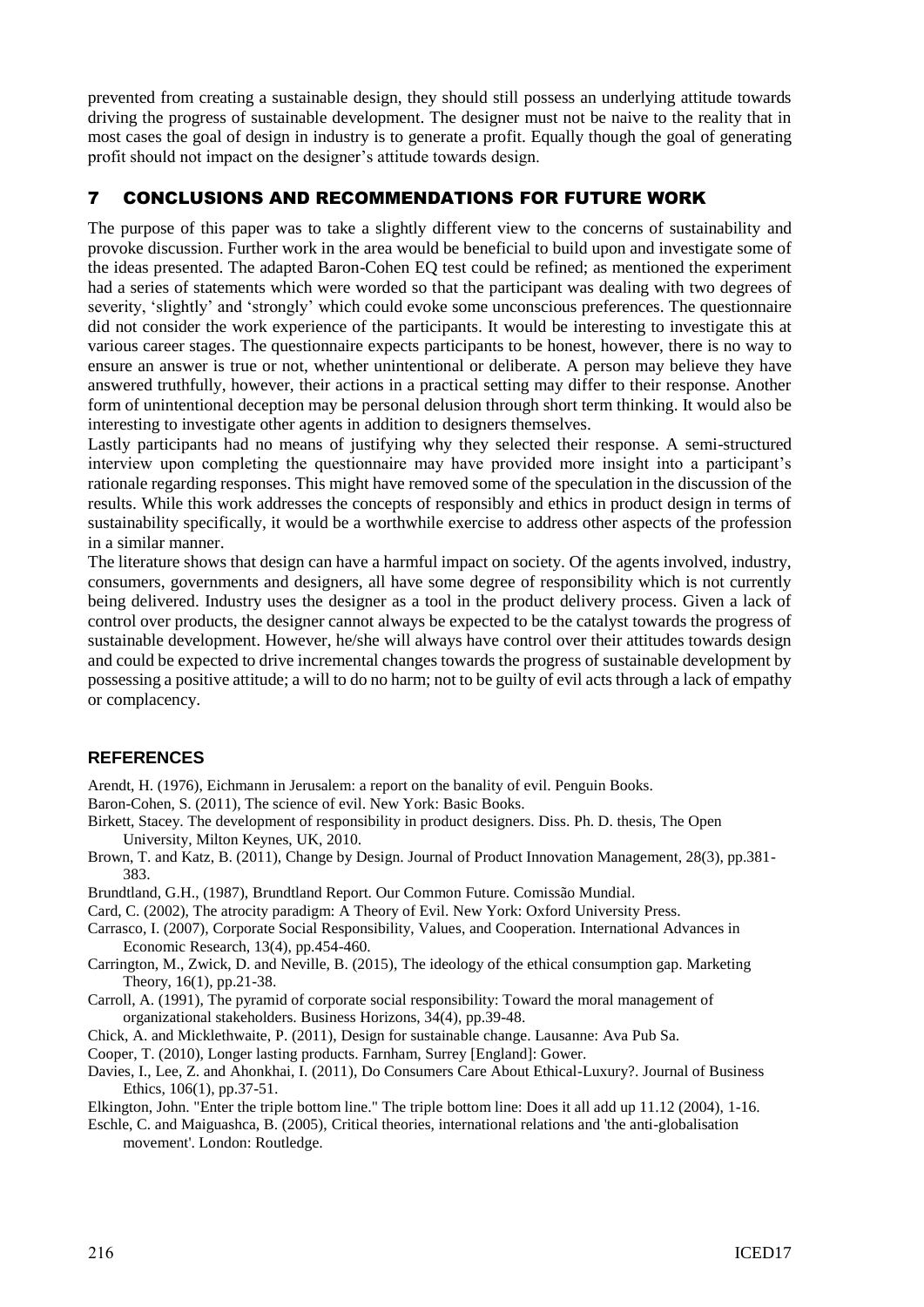- Esslinger, H. (2011), Sustainable Design: Beyond the Innovation-Driven Business Model. Journal of Product Innovation Management, [online] 28(3), pp.401-404. Available at: http://onlinelibrary.wiley.com.proxy.lib.strath.ac.uk/doi/10.1111/j.1540-5885.2011.00811.x/full [Accessed 17 Oct. 2016].
- Feinberg, J. (2003), Problems at the roots of law. Oxford: Oxford University Press.
- Fletcher, K. and Dewberry, E. (2002).,Demi: a case study in design for sustainability. International Journal of Sustainability in Higher Education, 3(1), pp.38-47.
- Grunwald, A. (2013), Technology Assessment for Responsible Innovation. In: Van Den Hoven, J. Doorn, N. Swierstra, T. Koops, B. Romijn, H. Eds. (2014), Responsible Innovation 1: Innovative Solutions for Global Issues. Dordrecht: Springer, pp. 15-31.
- Guiltinan, J. (2008), Creative Destruction and Destructive Creations: Environmental Ethics and Planned Obsolescence. Journal of Business Ethics, 89(S1), pp.19-28.
- International Strategy for Disaster Reduction (ISDR), (2011), Global Assessment Report on Disaster Risk Reduction: Revealing risk, redefining development.
- Keirl, S. (2015), Global Ethics, Sustainability, and Design And Technology Education. In: K. Stables and S. Keirl, ed., Environment, Ethics and Cultures: Design and Technology Education's Contribution to Sustainable Global Futures, 1st ed. Rotterdam: Sense, pp.32-52.
- Knudsen, J., Moon, J. and Slager, R. (2015), Government policies for corporate social responsibility in Europe: a comparative analysis of institutionalisation. policy polit, 43(1), pp.81-99.
- Lunds, M., Phipps, M. and Hill, T. (2015), Exploring consumer responsibility for sustainable consumption. Journal of Marketing Management, 31(13-14), pp.1449-1471.
- Marcott, S., Shakun, J., Clark, P. and Mix, A. (2013), A Reconstruction of Regional and Global Temperature for the Past 11,300 Years. Science, 339(6124), pp.1198-1201.
- Malachowski, A. (2001),Business ethics. London: Routledge.
- Meffert, J. (2009), Ethics? Morals? Values? Clinics in Dermatology, 27(4), pp.327-330.
- Morrison, J. (2012), Business responsibility for its social impacts: moving beyond CSR. [online] the Guardian. Available at: https://www.theguardian.com/sustainable-business/business-responsibility-social-impactbeyond-csrs
- Papanek, V. (1985), Design for the real world: Human ecology and social change (2nd ed.). London: Thames and Hudson.
- Pesch, U. (2014), Sustainable Innovation, Learning and Responsibility. In: Van Den Hoven, J. Doorn, N. Swierstra, T. Koops, B. Romijn, H. Eds. (2014). Responsible Innovation 1: Innovative Solutions for Global Issues. Dordrecht: Springer, pp. 199-218.
- Pritchard, O. (2013), Designers have an obligation to make sure their work is truly sustainable. [online] Available at: https://www.theguardian.com/sustainable-business/sustainable-design-sustainability [Accessed 17 Nov. 2016].
- Russell, L. (2007), Evil-Revivalism Versus Evil-Skepticism. The Journal of Value Inquiry, 40(1), pp.89-105.
- Slade, G. (2006), Made to break. Cambridge, Mass.: Harvard University Press.
- Smith, N. (1987). Consumer Boycotts and Consumer Sovereignty. European Journal of Marketing, 21(5), pp.7- 19.
- Spangenberg, J., Fuad-Luke, A. and Blincoe, K. (2010), Design for Sustainability (DfS): the interface of sustainable production and consumption. Journal of Cleaner Production, 18(15), pp.1485-1493.
- Stables, K . ( 2012 ), Designerly well-being: Can mainstream schooling offer a curriculum that provides a foundation for developing the lifelong design and technological capability of individuals and societies? Paper presented at the The PATT 26 Conference: Technology Education in the 21st Century, KTH, Stockholm, Sweden. [Online] Available at: http://www.ep.liu.se/ecp/073/050/ecp12073050.pdf [Accessed 15 Oct. 2016].
- Thielemann, U. (2000), A brief theory of the market ethically focused. International Journal of Social Economics, 27(1), pp.6-31.
- United Nations Environment Programme (UNEP), (2012), Global Environment Outlook GEO 5: Environment for the Future We Want. United Nations Environment Program.
- Verbeek, P. (2011), Moralizing Technology: Understanding and Designing the Morality of Things. 1st ed. London: University of Chicago Press.
- Von Schomberg, R. (2014), The Quest for the 'Right' Impacts of Science and Technology: A Framework for Responsible Research and Innovation. In: Van Den Hoven, J. Doorn, N. Swierstra, T. Koops, B. Romijn, H. Eds. (2014). Responsible Innovation 1: Innovative Solutions for Global Issues. Dordrecht: Springer, pp. 33-50.
- Wieser, Harald. "Beyond Planned Obsolescence: Product Lifespans and The Challenges To A Circular Economy". GAIA - Ecological Perspectives for Science and Society 25.3 (2016), 156-160.
- Wilms, H. C. (2013), The Assumption of Scientific Responsibility by Ethical Codes An European Dilemma of Fundamental Rights. In: Van Den Hoven, J. Doorn, N. Swierstra, T. Koops, B. Romijn, H. Eds. (2014). Responsible Innovation 1: Innovative Solutions for Global Issues. Dordrecht: Springer, pp. 89-96.